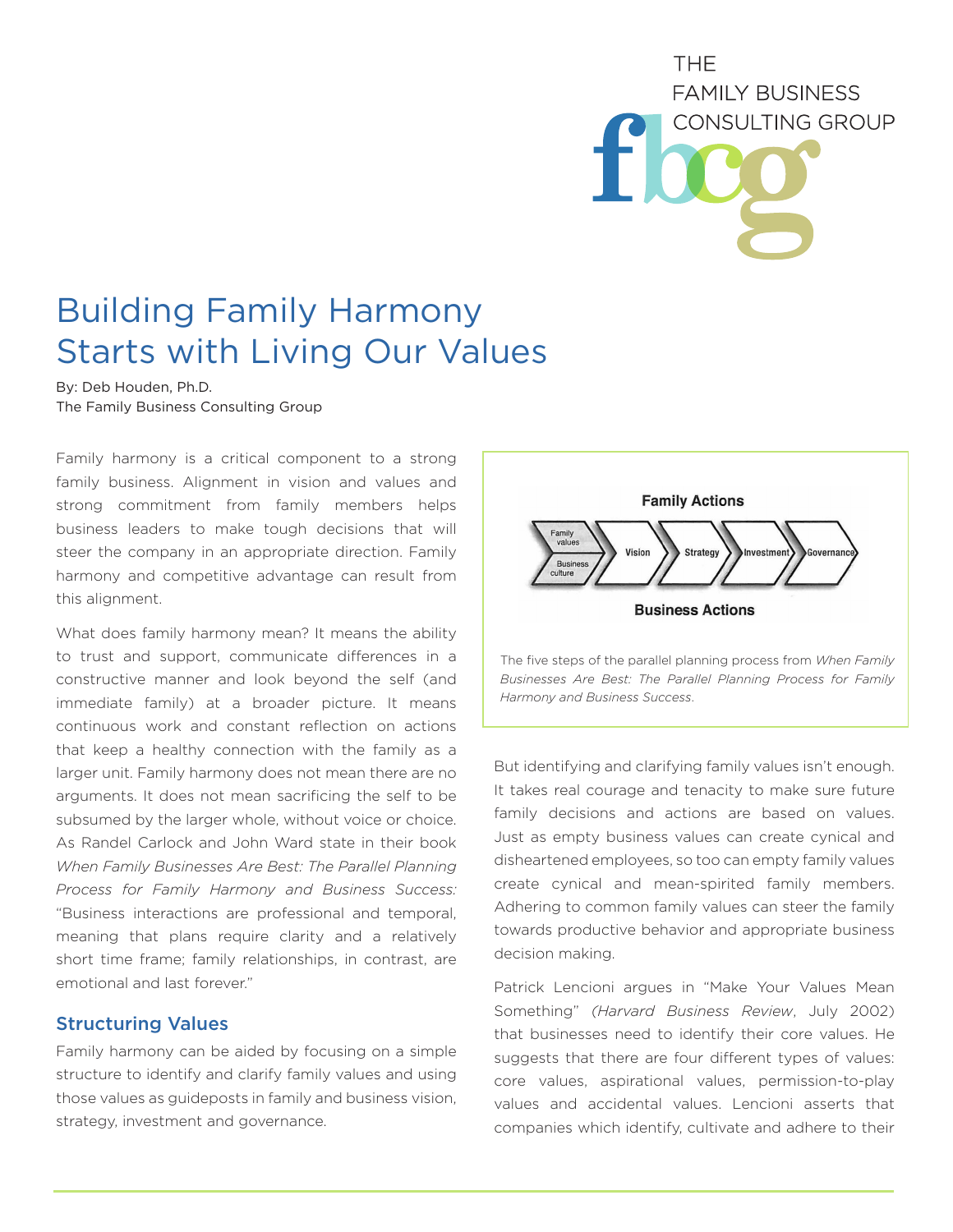core values achieve a distinct competitive advantage; so, too, can a family. When business owning families cultivate and adhere to their core values, they give the companyand their family an advantage in prospering over the generations to come.

## Values in Action

As consultants to family business, we often begin our work with families by helping them identify their core values in action terms. Many times, when we ask about their values, we get answers like "respect, integrity, honesty." Sometimes families identify these values, but then don't live by them on a day-to-day basis. One family had spent considerable time on a values exercise coming up with the following list:

- Honesty
- Togetherness • Generosity
- Integrity • Caring
- Respect
- Supportive

The family truly believed in these values but their everyday experiences with each other were in conflict with this vision. This family's sibling group was mired in competitiveness, hurt feelings and mistrust. In-laws were perceived as out-laws and the parents had positioned themselves as arbitrators and communication conduits for their children. At one point, the siblings hadn't talked to each other in quite some time.

Many of the values they had listed were aspirational values. The values of "caring, supportive, togetherness, and respect" simply were not their values in action. It was what they wanted their values to be — what they aspired their values to be  $-$  but it wasn't supported by their behavior. Unfortunately, the group did not have enough trust built up between them to develop the tenacity needed to achieve their aspirational values.

#### Achieving Actionable Values

We spent time honing their list of values and breaking them into three of the four components described by Lencioni: core, aspirational and permission-to play. Core values consisted of honesty and generosity. The values of integrity and respect were identified as permission-to-play values — simply those values that were deemed necessary in each of us as a human being to belong to a group. Finally, the aspirational values were identified and honed to work towards as a common goal for the family.

At each meeting, the values were reviewed and each individual was asked to reflect on how they did or didn't live those values since we had last met. Each family member did a lot of soul-searching, reparation and subtle changing to help the larger family work through their challenges. By naming the value and the behavior associated with that value, the family was able to identify how they could modify their actions to start living the values they deemed important.

Unfortunately, many families have an expectation that their family has certain values, but the mismatch between values and actions leads to disappointment, ill will and hard feelings. Ultimately, the family mentioned here reached "caring and supportive" as core values in their actions. Through courage and tenacity, the family was able to identify, clarify and ultimately live their core values. As a result, some of their other aspirational values turned to core. Today, the resulting harmony in their family has given their business a competitive advantage over others in their industry because of the time, courage and adherence given to their core values.

#### Aligning Values for Future Generations

Another family that had gained considerable wealth from their family enterprise was concerned about the next generation coming of age. The first-generation parents had created the wealth and were anxious about the potential for entitlement, division and squandering among their children and their families. Some of the siblings were employed in the business, and some were not. Their parents had done considerable estate planning but had not communicated any details to their children. Soon, the siblings (and their families) would receive some of the benefits of ownership due to the estate planning.

To help the family deal with their concerns about carrying the values forward, we worked in distinct groups: the wealth-generating parents as one group, and each sibling and their spouse as the other groups. Each person had to choose 10 values (out of a provided list of 50) that they believed identified their family. Then they were asked to rank the top five in order of importance. When the entire group met again,